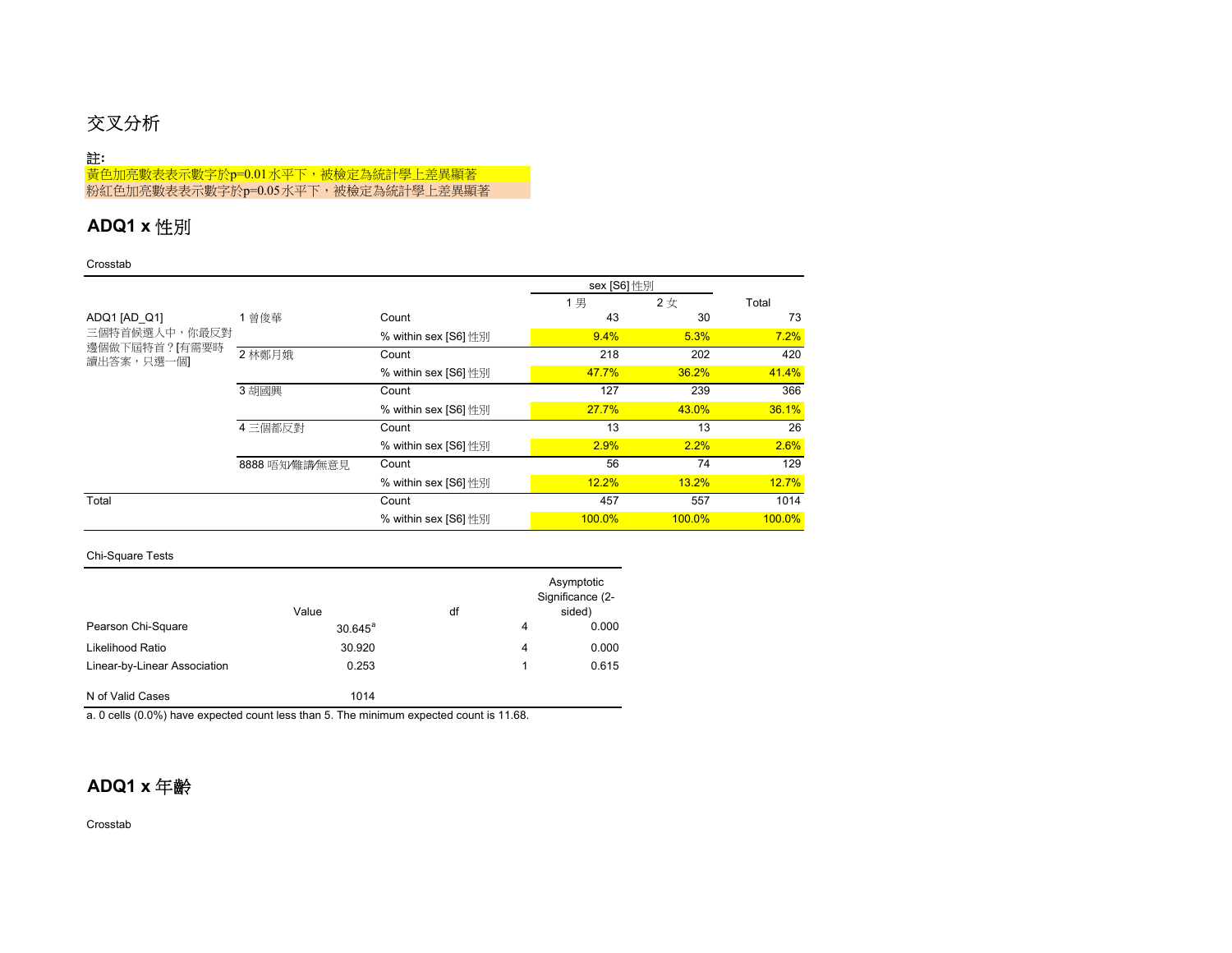|                              |                |                    | agegp3 年齡 |           |              |        |
|------------------------------|----------------|--------------------|-----------|-----------|--------------|--------|
|                              |                |                    | 118-39歳   | 240 - 59歳 | 360 歳或以上     | Total  |
| ADQ1 [AD Q1]                 | 1 曾俊華          | Count              | 12        | 40        | 21           | 73     |
| 三個特首候選人中,你最反對                |                | % within agegp3 年齡 | 3.2%      | 10.4%     | 8.0%         | 7.2%   |
| 邊個做下屆特首? [有需要時<br>讀出答案,只選一個1 | 2 林鄭月娥         | Count              | 204       | 138       | 73           | 416    |
|                              |                | % within agegp3 年齡 | 57.1%     | 36.1%     | 27.6%        | 41.3%  |
|                              | 3 胡國興          | Count              | 103       | 149       | 113          | 364    |
|                              |                | % within agegp3 年齡 | 28.8%     | 38.7%     | 42.7%        | 36.2%  |
|                              | 4 三個都反對        | Count              | 9         | 5         | 13           | 26     |
|                              |                | % within agegp3 年齡 | 2.5%      | 1.2%      | 4.7%         | 2.6%   |
|                              | 8888 唔知/難講/無意見 | Count              | 30        | 52        | 45           | 127    |
|                              |                | % within agegp3 年齡 | 8.4%      | 13.7%     | <b>16.9%</b> | 12.6%  |
| Total                        |                | Count              | 357       | 384       | 265          | 1006   |
|                              |                | % within agegp3 年齡 | 100.0%    | 100.0%    | $100.0\%$    | 100.0% |

|                              | Value               | df |   | Asymptotic<br>Significance (2-<br>sided) |
|------------------------------|---------------------|----|---|------------------------------------------|
| Pearson Chi-Square           | 75.754 <sup>a</sup> |    | 8 | 0.000                                    |
| Likelihood Ratio             | 76.907              |    | 8 | 0.000                                    |
| Linear-by-Linear Association | 10.286              |    |   | 0.001                                    |
| N of Valid Cases             | 1006                |    |   |                                          |

a. 0 cells (0.0%) have expected count less than 5. The minimum expected count is 6.83.

## **ADQ1 x** 教育程度

|                                                |        |                        | edugp_TP 教育程度 |       |          |       |
|------------------------------------------------|--------|------------------------|---------------|-------|----------|-------|
|                                                |        |                        | 1小學或以下        | 2 中學  | 3 大專或以上  | Total |
| ADQ1 [AD Q1]<br>三個特首候選人中,你最反對<br>邊個做下屆特首?[有需要時 | 曾俊華    | Count                  | 25            | 37    | 11       | 72    |
|                                                |        | % within edugp TP 教育程度 | 10.3%         | 7.5%  | 3.7%     | 7.1%  |
| 讀出答案,只選一個1                                     | 2 林鄭月娥 | Count                  | 50            | 198   | 171      | 419   |
|                                                |        | % within edugp TP 教育程度 | 20.9%         | 40.8% | $60.0\%$ | 41.5% |
|                                                | 3 胡國興  | Count                  | 104           | 186   | 76       | 366   |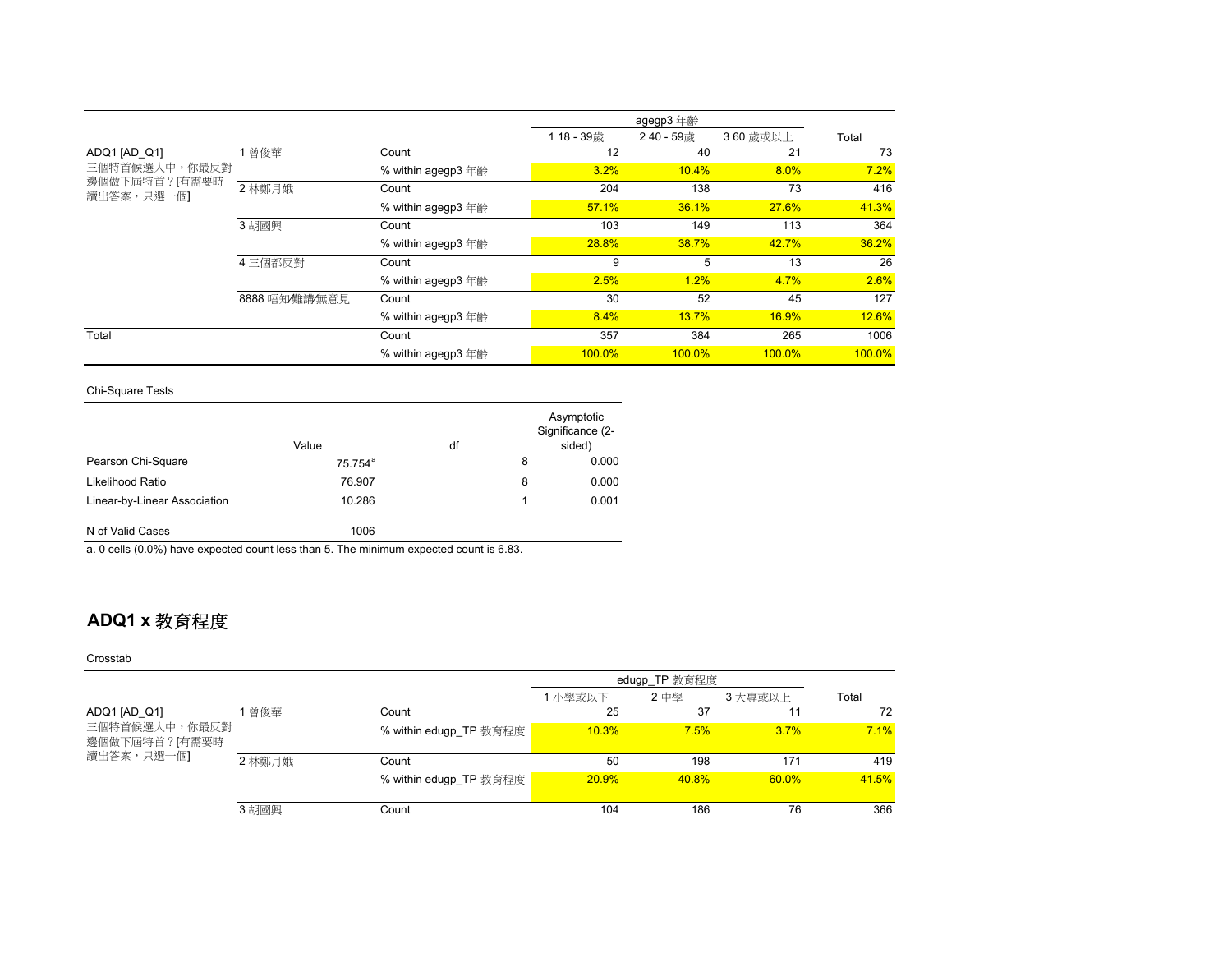|       |                | % within edugp TP 教育程度 | 43.5%  | 38.3%     | 26.7%     | 36.2%  |
|-------|----------------|------------------------|--------|-----------|-----------|--------|
|       | 4 三個都反對        | Count                  | 10     | 8         | 8         | 26     |
|       |                | % within edugp TP 教育程度 | 4.1%   | 1.6%      | 3.0%      | 2.6%   |
|       | 8888 唔知/難講/無意見 | Count                  | 51     | 57        | 19        | 127    |
|       |                | % within edugp TP 教育程度 | 21.2%  | 11.8%     | 6.7%      | 12.6%  |
| Total |                | Count                  | 239    | 486       | 285       | 1010   |
|       |                | % within edugp TP 教育程度 | 100.0% | $100.0\%$ | $100.0\%$ | 100.0% |

|                                                                                                                                                    | Value      | df |   | Asymptotic<br>Significance (2-<br>sided) |
|----------------------------------------------------------------------------------------------------------------------------------------------------|------------|----|---|------------------------------------------|
| Pearson Chi-Square                                                                                                                                 | $93.692^a$ |    | 8 | 0.000                                    |
| Likelihood Ratio                                                                                                                                   | 96.560     |    | 8 | 0.000                                    |
| Linear-by-Linear Association                                                                                                                       | 24.271     |    |   | 0.000                                    |
| N of Valid Cases<br>$\sim$ 0.11 $\sim$ 0.000 km $\sim$ 1.1 $\sim$ 1.1 $\sim$ 1.1 $\sim$ 1.1 $\sim$ 1.1 $\sim$ 1.1 $\sim$ 1.1 $\sim$ 1.1 $\sim$ 1.0 | 1010       |    |   |                                          |

a. 0 cells (0.0%) have expected count less than 5. The minimum expected count is 6.13.

## **ADQ1 x** 職位

|                              |                |                   | occgp 職位 |              |               |       |       |       |       |
|------------------------------|----------------|-------------------|----------|--------------|---------------|-------|-------|-------|-------|
|                              |                |                   | 行政及專業人員  | 2<br>文職及服務人員 | 3 勞動工人        | 4學生   | 5家庭主婦 | 6 其他  | Total |
| ADQ1 [AD Q1]                 | 曾俊華            | Count             | 17       | 16           | 10            | 2     | 10    | 18    | 72    |
| 三個特首候選人中,你最反對                |                | % within occgp 職位 | 8.2%     | 8.3%         | 13.2%         | 2.2%  | 5.0%  | 7.7%  | 7.3%  |
| 邊個做下屆特首? [有需要時<br>讀出答案,只選一個] | 2 林鄭月娥         | Count             | 114      | 65           | 25            | 77    | 62    |       | 413   |
|                              |                | % within occgp 職位 | 53.9%    | 34.7%        | 33.8%         | 75.1% | 32.5% | 30.2% | 41.4% |
|                              | 3 胡國興          | Count             | 64       | 71           | 31            | 18    | 86    | 93    | 362   |
|                              |                | % within occgp 職位 | 30.2%    | 37.7%        | 41.0%         | 17.3% | 45.7% | 39.8% | 36.3% |
|                              | 4 三個都反對        | Count             | 6        |              | $\mathcal{P}$ |       | 6     |       | 24    |
|                              |                | % within occgp 職位 | 2.8%     | 1.4%         | 2.1%          | 1.0%  | 3.0%  | 2.9%  | 2.4%  |
|                              | 8888 唔知/難講/無意見 | Count             | 10       | 34           |               |       | 26    | 46    | 127   |
|                              |                | % within occgp 職位 | 4.9%     | 17.9%        | 9.8%          | 4.4%  | 13.8% | 19.5% | 12.8% |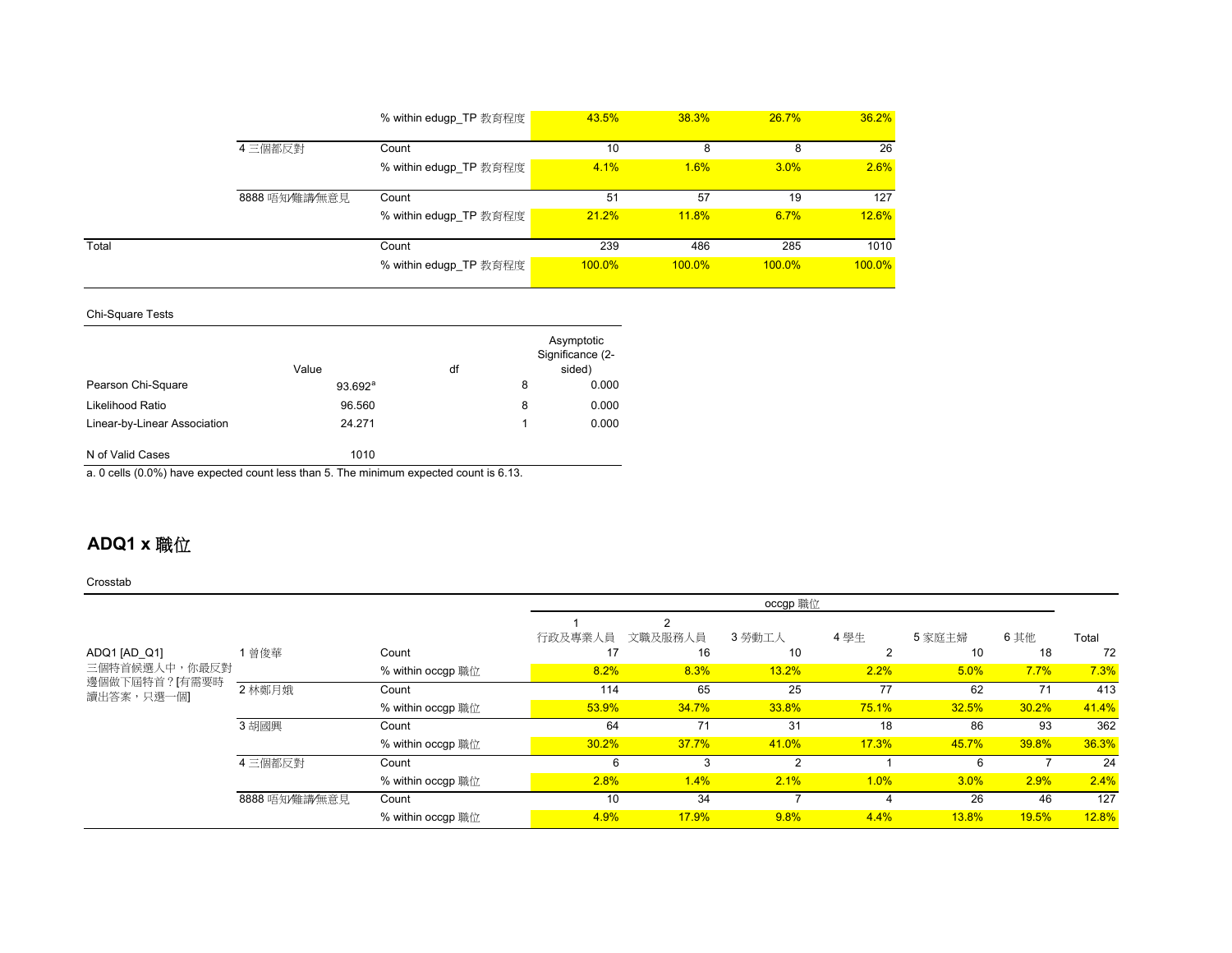| Total                                                                                   | Count                  |                   |    | 211                                      | 188    | 75     | 102       | 189    | 234    | 999    |
|-----------------------------------------------------------------------------------------|------------------------|-------------------|----|------------------------------------------|--------|--------|-----------|--------|--------|--------|
|                                                                                         |                        | % within occgp 職位 |    | 100.0%                                   | 100.0% | 100.0% | $100.0\%$ | 100.0% | 100.0% | 100.0% |
| Chi-Square Tests                                                                        |                        |                   |    |                                          |        |        |           |        |        |        |
|                                                                                         | Value                  | df                |    | Asymptotic<br>Significance (2-<br>sided) |        |        |           |        |        |        |
| Pearson Chi-Square                                                                      | $108.349$ <sup>a</sup> |                   | 20 | 0.000                                    |        |        |           |        |        |        |
| Likelihood Ratio                                                                        | 110.126                |                   | 20 | 0.000                                    |        |        |           |        |        |        |
| Linear-by-Linear Association                                                            | 10.741                 |                   |    | 0.001                                    |        |        |           |        |        |        |
| N of Valid Cases                                                                        | 999                    |                   |    |                                          |        |        |           |        |        |        |
| a. 5 cells (16.7%) have expected count less than 5. The minimum expected count is 1.77. |                        |                   |    |                                          |        |        |           |        |        |        |

# **ADQ1 x** 政治取向

Crosstab

|                                               |                |                      |        |               | inclin 政治取向   |                                          |                        |             |
|-----------------------------------------------|----------------|----------------------|--------|---------------|---------------|------------------------------------------|------------------------|-------------|
| ADQ1 [AD_Q1]                                  | 曾俊華            | 1傾向民主派<br>Count      |        | 2 傾向建制派<br>18 | 3 傾向中間派<br>28 | 8886<br>有政治傾向/政治<br>中立/唔屬於任何<br>派別<br>13 | 8888<br>其他/唔知/好難講<br>2 | Total<br>73 |
| 三個特首候選人中,你最反對<br>邊個做下屆特首? [有需要時<br>讀出答案,只選一個] |                | % within inclin 政治取向 | 3.8%   | 14.0%         | 8.0%          | 7.2%                                     | 4.9%                   | 7.2%        |
|                                               | 2 林鄭月娥         | Count                | 223    | 12            | 127           | 46                                       | 12                     | 420         |
|                                               |                | % within inclin 政治取向 | 70.8%  | 9.7%          | 36.2%         | 25.3%                                    | 31.6%                  | 41.5%       |
|                                               | 3 胡國興          | Count                | 55     | 80            | 148           | 72                                       | 11                     | 366         |
|                                               |                | % within inclin 政治取向 | 17.5%  | 62.5%         | 42.2%         | 39.5%                                    | 30.4%                  | 36.2%       |
|                                               | 4三個都反對         | Count                | 6      |               | 8             | 9                                        |                        | 26          |
|                                               |                | % within inclin 政治取向 | 2.0%   | 1.0%          | 2.4%          | 4.8%                                     | 3.3%                   | 2.6%        |
|                                               | 8888 唔知/難講/無意見 | Count                | 19     | 16            | 39            | 42                                       | 11                     | 127         |
|                                               |                | % within inclin 政治取向 | 6.0%   | 12.8%         | 11.2%         | 23.2%                                    | 29.7%                  | 12.6%       |
| Total                                         |                | Count                | 316    | 128           | 350           | 181                                      | 37                     | 1012        |
|                                               |                | % within inclin 政治取向 | 100.0% | 100.0%        | 100.0%        | 100.0%                                   | 100.0%                 | 100.0%      |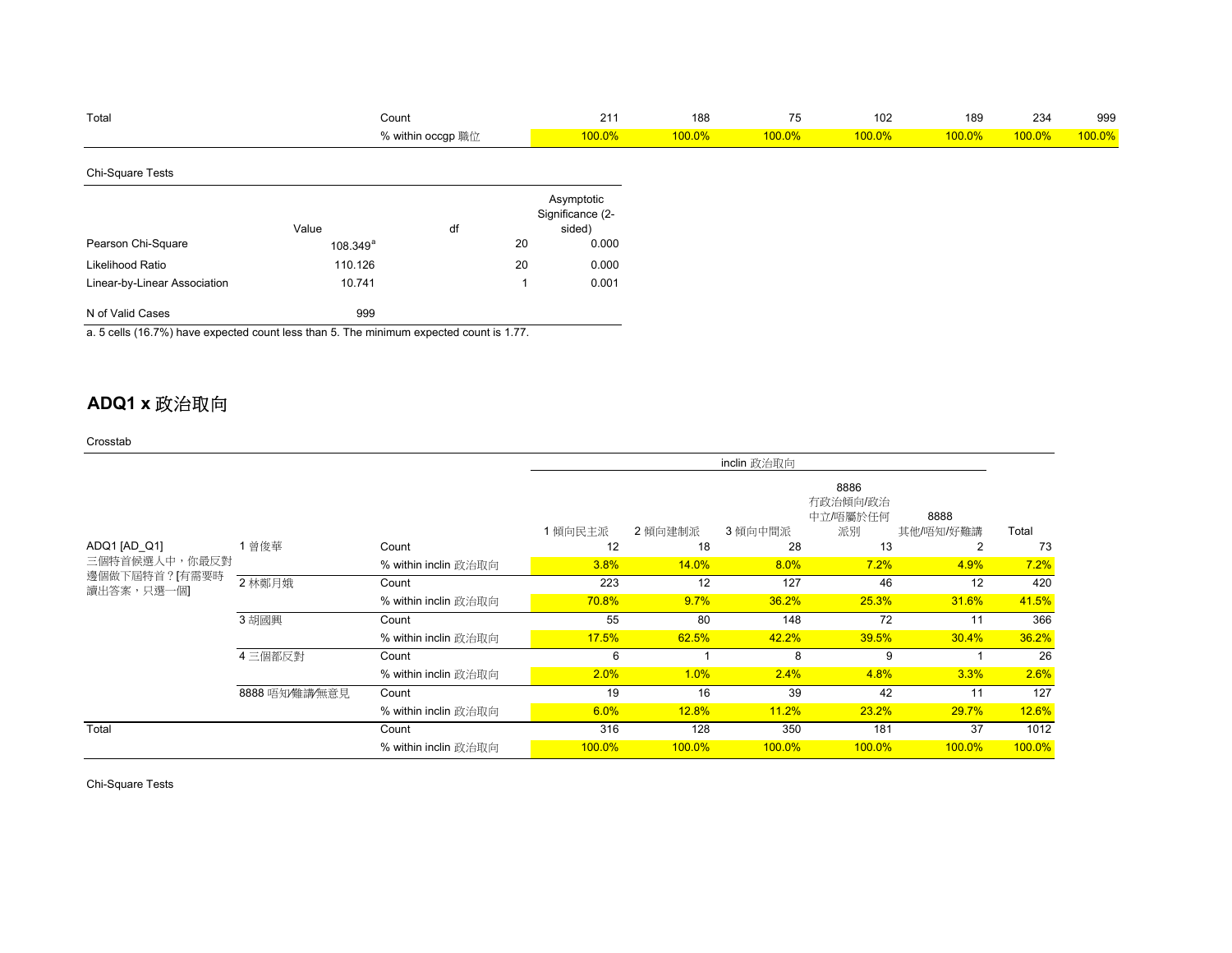|                                                                                        | Value       | df |    | Asymptotic<br>Significance (2-<br>sided) |
|----------------------------------------------------------------------------------------|-------------|----|----|------------------------------------------|
| Pearson Chi-Square                                                                     | $226.395^a$ |    | 16 | 0.000                                    |
| Likelihood Ratio                                                                       | 229.778     |    | 16 | 0.000                                    |
| Linear-by-Linear Association                                                           | 34.475      |    |    | 0.000                                    |
| N of Valid Cases                                                                       | 1012        |    |    |                                          |
| a. 5 cells (20.0%) have expected count less than 5. The minimum expected count is .94. |             |    |    |                                          |

### **ADQ2 x** 性別

Crosstab

|                                               |                |                      | sex [S6] 性別 |        |        |
|-----------------------------------------------|----------------|----------------------|-------------|--------|--------|
|                                               |                |                      | 1 男         | 2女     | Total  |
| ADQ2 [AD Q2]                                  | 1 曾俊華          | Count                | 159         | 202    | 360    |
| 你認為邊一個當選會增加你對<br>一國兩制嘅信心? [有需要時<br>讀出答案,只選一個1 |                | % within sex [S6] 性別 | 34.8%       | 36.2%  | 35.6%  |
|                                               | 2 林鄭月娥         | Count                | 147         | 196    | 342    |
|                                               |                | % within sex [S6] 性別 | 32.1%       | 35.2%  | 33.8%  |
|                                               | 3 胡國興          | Count                | 82          | 67     | 148    |
|                                               |                | % within sex [S6] 性別 | 17.9%       | 11.9%  | 14.6%  |
|                                               | 4 三個都唔會        | Count                | 44          | 41     | 85     |
|                                               |                | % within sex [S6] 性別 | 9.6%        | 7.4%   | 8.4%   |
|                                               | 8888 唔知/難講/無意見 | Count                | 26          | 52     | 78     |
|                                               |                | % within sex [S6] 性別 | 5.6%        | 9.3%   | 7.7%   |
| Total                                         |                | Count                | 457         | 557    | 1014   |
|                                               |                | % within sex [S6] 性別 | 100.0%      | 100.0% | 100.0% |

|                              | Value      | df |   | Asymptotic<br>Significance (2-<br>sided) |
|------------------------------|------------|----|---|------------------------------------------|
| Pearson Chi-Square           | $12.732^a$ |    | 4 | 0.013                                    |
| Likelihood Ratio             | 12.804     |    | 4 | 0.012                                    |
| Linear-by-Linear Association | 4.774      |    | 1 | 0.029                                    |
| N of Valid Cases             | 1014       |    |   |                                          |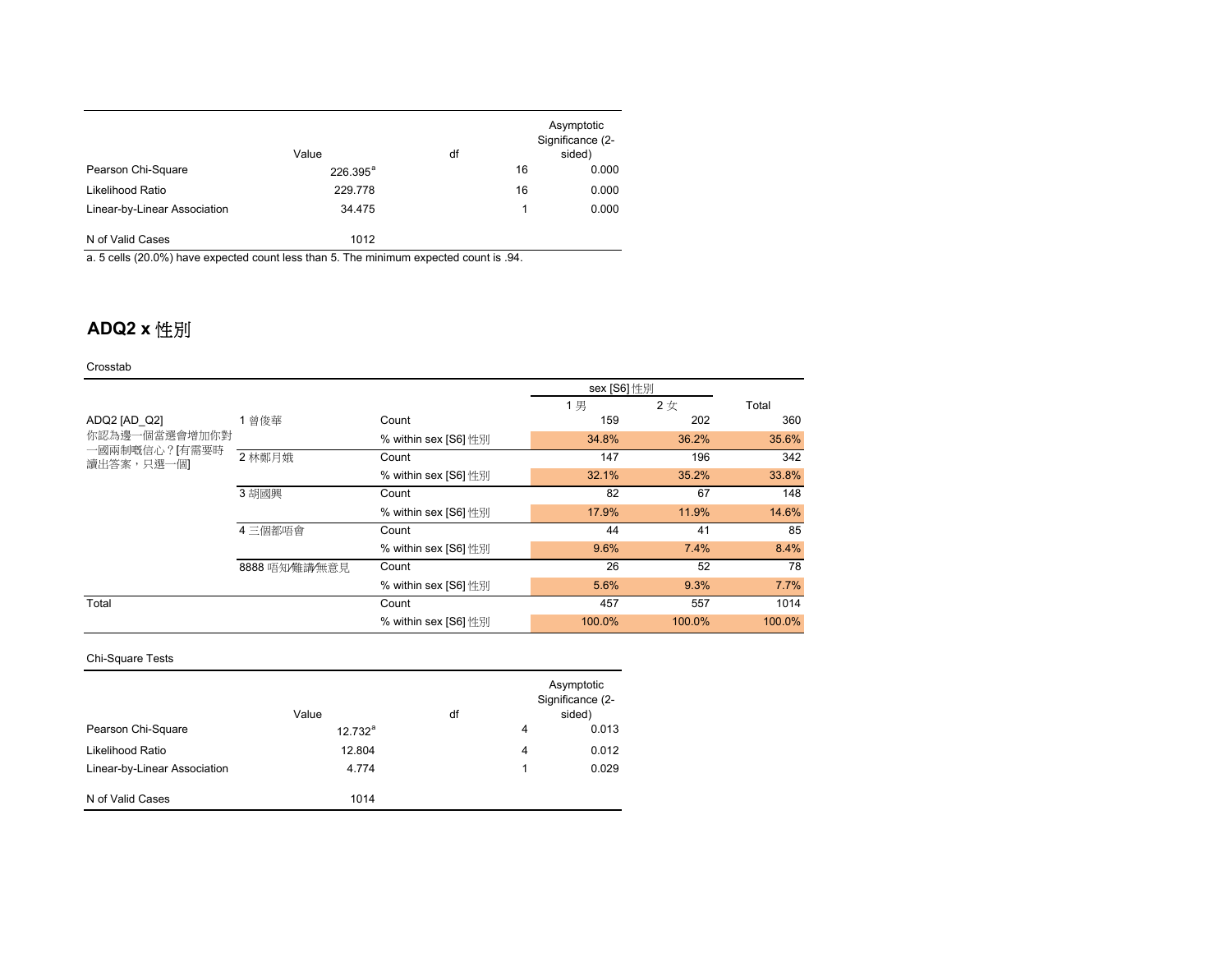### **ADQ2 x** 年齡

### Crosstab

|                              |                |                    | 118-39歳 | 240 - 59歳 | 360 歲或以上 | Total  |
|------------------------------|----------------|--------------------|---------|-----------|----------|--------|
| ADQ2 [AD Q2]                 | 1 曾俊華          | Count              | 156     | 143       | 61       | 360    |
| 你認為邊一個當選會增加你對                |                | % within agegp3 年齡 | 43.8%   | 37.1%     | 23.1%    | 35.8%  |
| 一國兩制嘅信心? [有需要時<br>讀出答案,只選一個1 | 2 林鄭月娥         | Count              | 65      | 148       | 127      | 341    |
|                              |                | % within agegp3 年齡 | 18.3%   | 38.6%     | 48.1%    | 33.9%  |
|                              | 3 胡國興          | Count              | 85      | 38        | 23       | 146    |
|                              |                | % within agegp3 年齡 | 23.9%   | $10.0\%$  | 8.6%     | 14.6%  |
|                              | 4三個都唔會         | Count              | 34      | 30        | 18       | 83     |
|                              |                | % within agegp3 年齡 | 9.6%    | 7.9%      | 7.0%     | 8.3%   |
|                              | 8888 唔知/難講/無意見 | Count              | 16      | 24        | 35       | 76     |
|                              |                | % within agegp3 年齡 | 4.4%    | 6.4%      | 13.3%    | 7.5%   |
| Total                        |                | Count              | 357     | 384       | 265      | 1006   |
|                              |                | % within agegp3 年齡 | 100.0%  | 100.0%    | 100.0%   | 100.0% |

#### Chi-Square Tests

|                              | Value       | df |   | Asymptotic<br>Significance (2-<br>sided) |
|------------------------------|-------------|----|---|------------------------------------------|
| Pearson Chi-Square           | $113.948^a$ |    | 8 | 0.000                                    |
| Likelihood Ratio             | 115.443     |    | 8 | 0.000                                    |
| Linear-by-Linear Association | 16.122      |    | 1 | 0.000                                    |
| N of Valid Cases             | 1006        |    |   |                                          |

a. 0 cells (0.0%) have expected count less than 5. The minimum expected count is 19.92.

## **ADQ2 x** 教育程度

|         | edugp TP 教育程度 |         |       |
|---------|---------------|---------|-------|
| 1 小學或以下 | 2 中學          | 3 大專或以上 | Total |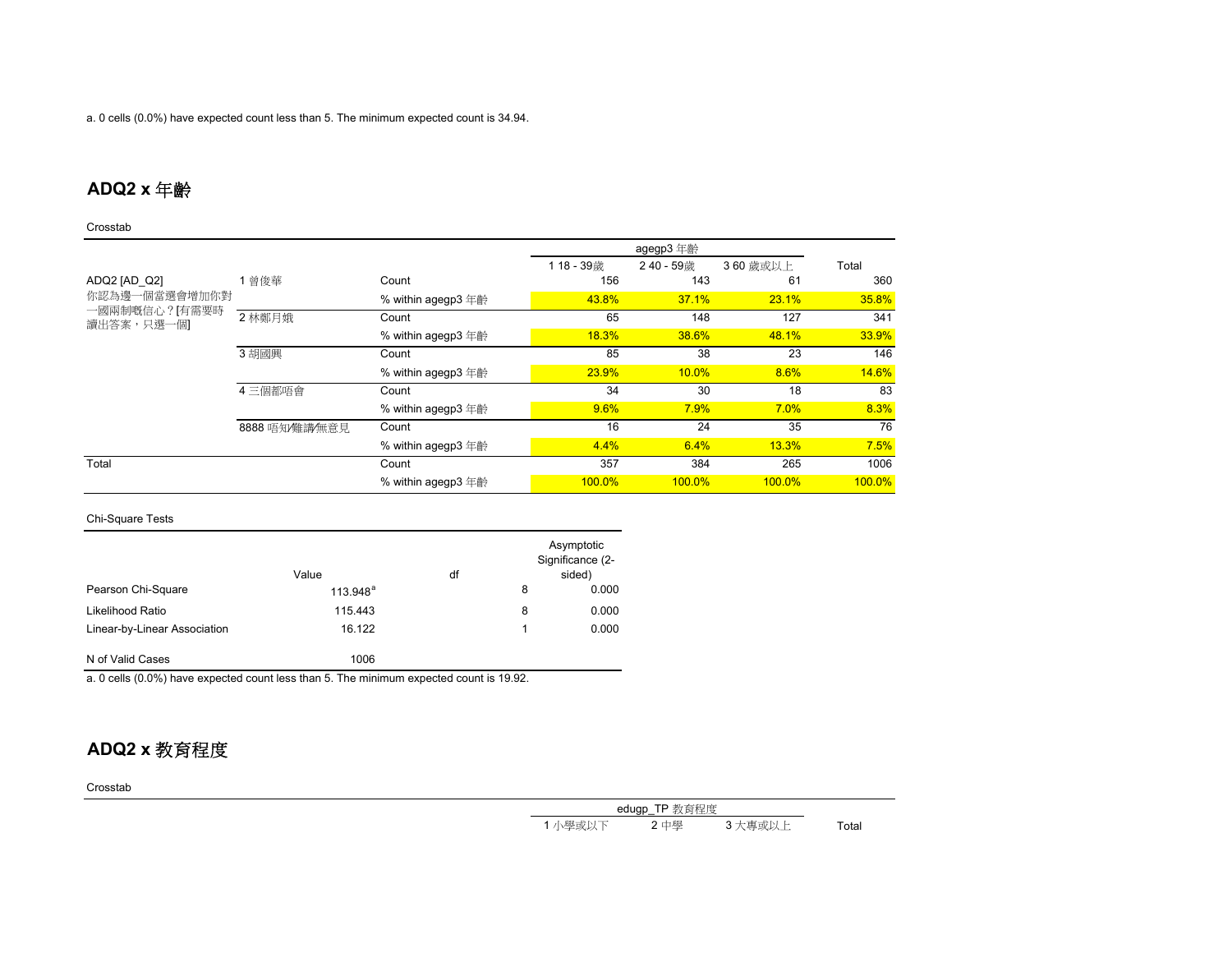| ADQ2 [AD Q2]                    | 1 曾俊華                  | Count                  | 55     | 187           | 118    | 360    |
|---------------------------------|------------------------|------------------------|--------|---------------|--------|--------|
| 你認為邊一個當選會增加你對<br>一國兩制嘅信心? [有需要時 |                        | % within edugp TP 教育程度 | 23.2%  | 38.6%         | 41.3%  | 35.7%  |
| 讀出答案,只選一個1                      | 2 林鄭月娥                 | Count                  | 119    | 172           | 51     | 342    |
|                                 |                        | % within edugp_TP 教育程度 | 49.8%  | 35.5%         | 17.7%  | 33.9%  |
|                                 | 3 胡國興                  | Count                  | 16     | 58            | 73     | 147    |
|                                 | % within edugp TP 教育程度 |                        | 6.7%   | <b>11.8%</b>  | 25.6%  | 14.5%  |
|                                 | 4 三個都唔會<br>Count       |                        | 12     | 36            | 38     | 85     |
|                                 | % within edugp TP 教育程度 |                        | 4.9%   | 7.3%          | 13.3%  | 8.4%   |
|                                 | 8888 唔知/難講/無意見         | Count                  | 37     | 33            | 6      | 76     |
|                                 |                        | % within edugp TP 教育程度 | 15.4%  | 6.8%          | 2.1%   | 7.5%   |
| Total                           |                        | Count                  | 239    | 486           | 285    | 1010   |
|                                 |                        | % within edugp TP 教育程度 | 100.0% | <b>100.0%</b> | 100.0% | 100.0% |

|                              | Value       | df |   | Asymptotic<br>Significance (2-<br>sided) |
|------------------------------|-------------|----|---|------------------------------------------|
| Pearson Chi-Square           | $134.268^a$ |    | 8 | 0.000                                    |
| Likelihood Ratio             | 135.293     |    | 8 | 0.000                                    |
| Linear-by-Linear Association | 32.286      |    |   | 0.000                                    |
| N of Valid Cases             | 1010        |    |   |                                          |

a. 0 cells (0.0%) have expected count less than 5. The minimum expected count is 17.94.

## **ADQ2 x** 職位

|                                                              |        |                   | occgp 職位 |         |        |       |        |       |       |
|--------------------------------------------------------------|--------|-------------------|----------|---------|--------|-------|--------|-------|-------|
|                                                              |        |                   |          |         |        |       |        |       |       |
|                                                              |        |                   | 行政及專業人員  | 文職及服務人員 | 3 勞動工人 | 4 學生  | 5 家庭主婦 | 6 其他  | Total |
| ADQ2 [AD_Q2]<br>你認為邊一個當選會增加你對<br>一國兩制嘅信心?[有需要時<br>讀出答案,只選一個] | 曾俊華    | Count             | 88       | 72      | 20     | 52    | 62     | 61    | 354   |
|                                                              |        | % within occgp 職位 | 41.7%    | 38.3%   | 26.9%  | 50.6% | 32.6%  | 25.9% | 35.4% |
|                                                              | 2 林鄭月娥 | Count             | 54       | 64      | 31     |       | 81     | 104   | 340   |
|                                                              |        | % within occgp 職位 | 25.7%    | 34.2%   | 41.2%  | 5.6%  | 42.6%  | 44.6% | 34.0% |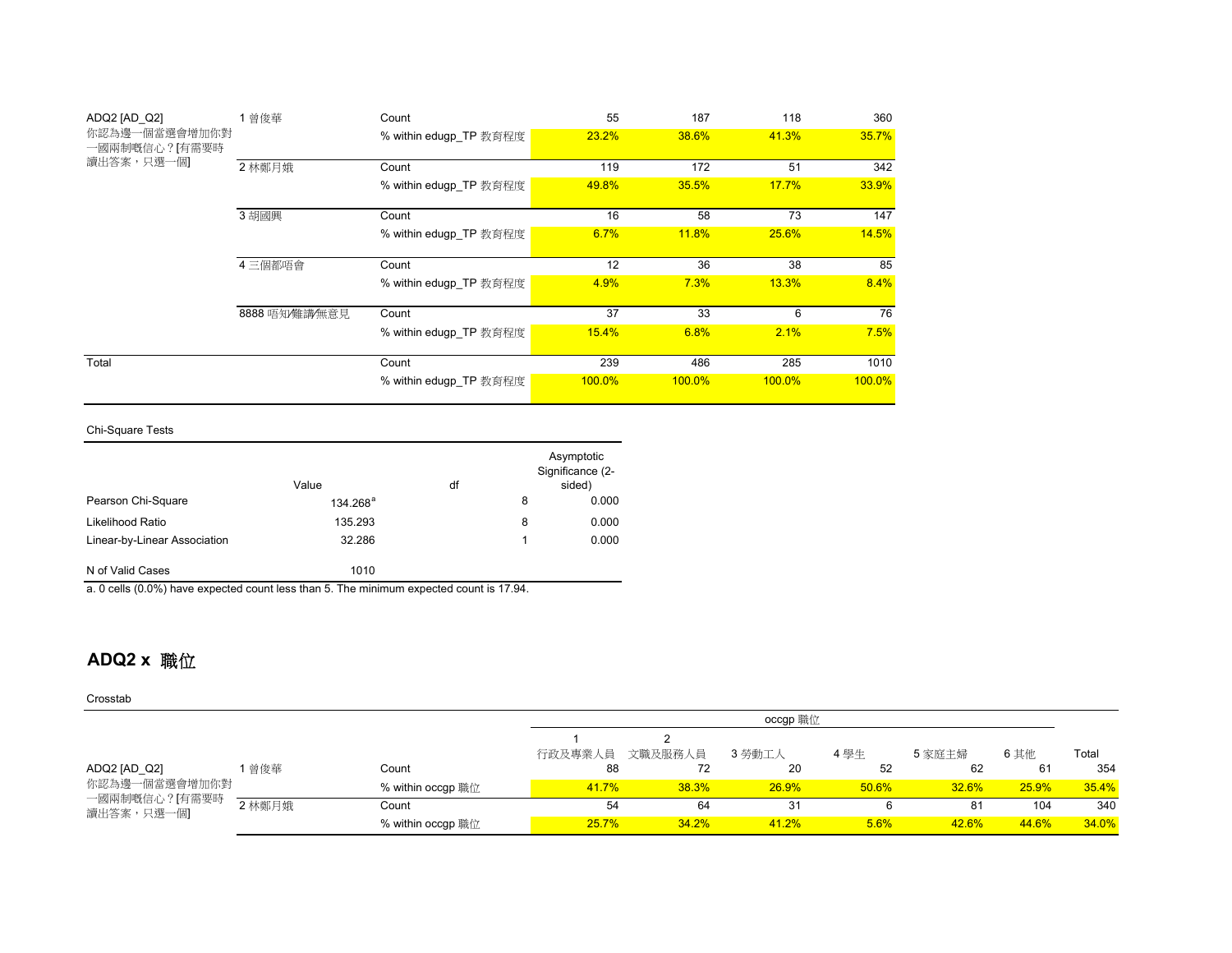|       | 3 胡國興          | Count             | 43       | 20     |        | 30     | 18     | 24     | 147    |
|-------|----------------|-------------------|----------|--------|--------|--------|--------|--------|--------|
|       |                | % within occgp 職位 | 20.7%    | 10.8%  | 14.9%  | 29.5%  | 9.6%   | 10.2%  | 14.7%  |
|       | 4三個都唔會         | Count             | 23       | 10     |        | 13     |        | 18     | 83     |
|       |                | % within occgp 職位 | $10.8\%$ | 5.3%   | 11.5%  | 13.1%  | 5.7%   | 7.7%   | 8.3%   |
|       | 8888 唔知/難講/無意見 | Count             |          | 22     |        |        | 18     | 27     | 75     |
|       |                | % within occgp 職位 | 1.2%     | 11.5%  | 5.5%   | 1.1%   | 9.6%   | 11.6%  | 7.5%   |
| Total |                | Count             | 211      | 188    | 75     | 102    | 189    | 234    | 999    |
|       |                | % within occgp 職位 | 100.0%   | 100.0% | 100.0% | 100.0% | 100.0% | 100.0% | 100.0% |

|                              | Value       | df |    | Asymptotic<br>Significance (2-<br>sided) |
|------------------------------|-------------|----|----|------------------------------------------|
| Pearson Chi-Square           | $124.058^a$ |    | 20 | 0.000                                    |
| Likelihood Ratio             | 141.040     |    | 20 | 0.000                                    |
| Linear-by-Linear Association | 9.417       |    |    | 0.002                                    |
| N of Valid Cases             | 999         |    |    |                                          |

a. 0 cells (0.0%) have expected count less than 5. The minimum expected count is 5.61.

## **ADQ2 x** 政治取向

|                                                               |                            |                      |       | inclin 政治取向 |       |                                                 |          |       |  |
|---------------------------------------------------------------|----------------------------|----------------------|-------|-------------|-------|-------------------------------------------------|----------|-------|--|
|                                                               | 1傾向民主派<br>2傾向建制派<br>3傾向中間派 |                      |       |             |       | 8886<br>有政治傾向/政治<br>中立/唔屬於任何<br>派別<br>其他/唔知/好難講 | Total    |       |  |
| ADQ2 [AD Q2]<br>你認為邊一個當選會增加你對<br>一國兩制嘅信心? [有需要時<br>讀出答案,只選一個] | 1 曾俊華                      | Count                | 169   | 24          | 110   | 44                                              | 14       | 360   |  |
|                                                               |                            | % within inclin 政治取向 | 53.4% | 18.7%       | 31.3% | 24.1%                                           | 39.2%    | 35.6% |  |
|                                                               | 2 林鄭月娥                     | Count                | 36    | 93          | 129   | 71                                              | 12       | 342   |  |
|                                                               |                            | % within inclin 政治取向 | 11.5% | 72.5%       | 37.0% | 39.4%                                           | 33.4%    | 33.8% |  |
|                                                               | 3 胡國興                      | Count                | 74    | 2           | 57    | 12                                              | 3        | 148   |  |
|                                                               |                            | % within inclin 政治取向 | 23.5% | 1.6%        | 16.2% | 6.9%                                            | 7.5%     | 14.6% |  |
|                                                               | 4三個都唔會                     | Count                | 28    | 6           | 32    | 19                                              | $\Omega$ | 85    |  |
|                                                               |                            | % within inclin 政治取向 | 8.8%  | 4.5%        | 9.2%  | 10.7%                                           | 0.0%     | 8.4%  |  |
|                                                               | 8888 唔知/難講/無意見             | Count                | 9     | 3           | 22    | 34                                              |          | 76    |  |
|                                                               |                            | % within inclin 政治取向 | 2.8%  | 2.7%        | 6.3%  | <b>18.9%</b>                                    | 19.9%    | 7.5%  |  |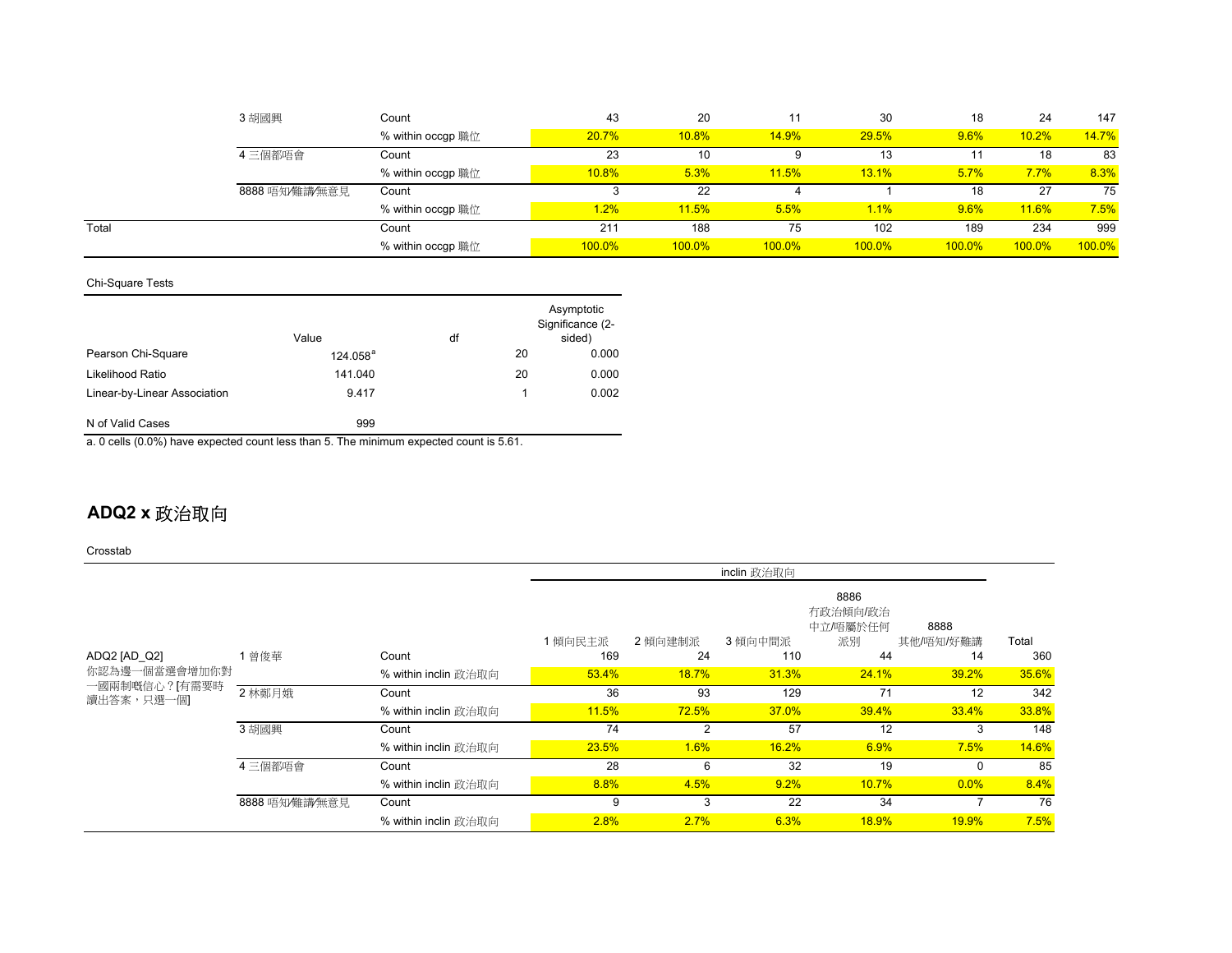| Total                        | Count                |                      |    | 316                                      | 128    | 350    | 181    | 37        | 1012   |
|------------------------------|----------------------|----------------------|----|------------------------------------------|--------|--------|--------|-----------|--------|
|                              |                      | % within inclin 政治取向 |    | 100.0%                                   | 100.0% | 100.0% | 100.0% | $100.0\%$ | 100.0% |
| Chi-Square Tests             |                      |                      |    |                                          |        |        |        |           |        |
|                              | Value                | df                   |    | Asymptotic<br>Significance (2-<br>sided) |        |        |        |           |        |
| Pearson Chi-Square           | 254.056 <sup>ª</sup> |                      | 16 | 0.000                                    |        |        |        |           |        |
| Likelihood Ratio             | 260.182              |                      | 16 | 0.000                                    |        |        |        |           |        |
| Linear-by-Linear Association | 53.841               |                      |    | 0.000                                    |        |        |        |           |        |
| N of Valid Cases             | 1012                 |                      |    |                                          |        |        |        |           |        |

a. 2 cells (8.0%) have expected count less than 5. The minimum expected count is 2.76.

# **ADQ3gp x** 性別

#### Crosstab

|                                                                   |                |                      | sex [S6] 性別  |           |           |
|-------------------------------------------------------------------|----------------|----------------------|--------------|-----------|-----------|
|                                                                   |                |                      | 1男           | 2女        | Total     |
| ADQ3gp [AD Q3]                                                    | 1 機會大          | Count                | 53           | 52        | 105       |
| 若果一直未有候選人獲過半數                                                     |                | % within sex [S6] 性別 | <b>11.6%</b> | 9.4%      | 10.4%     |
| 、即係唔夠601個選委投票支<br>持,當局會宣佈流選,然後重<br>新舉行選舉,你認為今次出現<br>流選既機會係大定細?[追問 | $3 - ##$       | Count                | 28           | 51        | 79        |
|                                                                   |                | % within sex [S6] 性別 | 6.0%         | 9.2%      | 7.8%      |
|                                                                   | 4 機會細          | Count                | 360          | 408       | 768       |
| 程度1                                                               |                | % within sex [S6] 性別 | 78.8%        | 73.2%     | 75.7%     |
|                                                                   | 8888 唔知/難講/無意見 | Count                | 17           | 46        | 62        |
|                                                                   |                | % within sex [S6] 性別 | 3.6%         | 8.2%      | 6.2%      |
| Total                                                             |                | Count                | 457          | 557       | 1014      |
|                                                                   |                | % within sex [S6] 性別 | $100.0\%$    | $100.0\%$ | $100.0\%$ |

|                              | Value               | df |   | Asymptotic<br>Significance (2-<br>sided) |
|------------------------------|---------------------|----|---|------------------------------------------|
| Pearson Chi-Square           | $13.905^{\text{a}}$ |    |   | 0.003                                    |
| Likelihood Ratio             | 14.410              |    | 3 | 0.002                                    |
| Linear-by-Linear Association | 9.123               |    |   | 0.003                                    |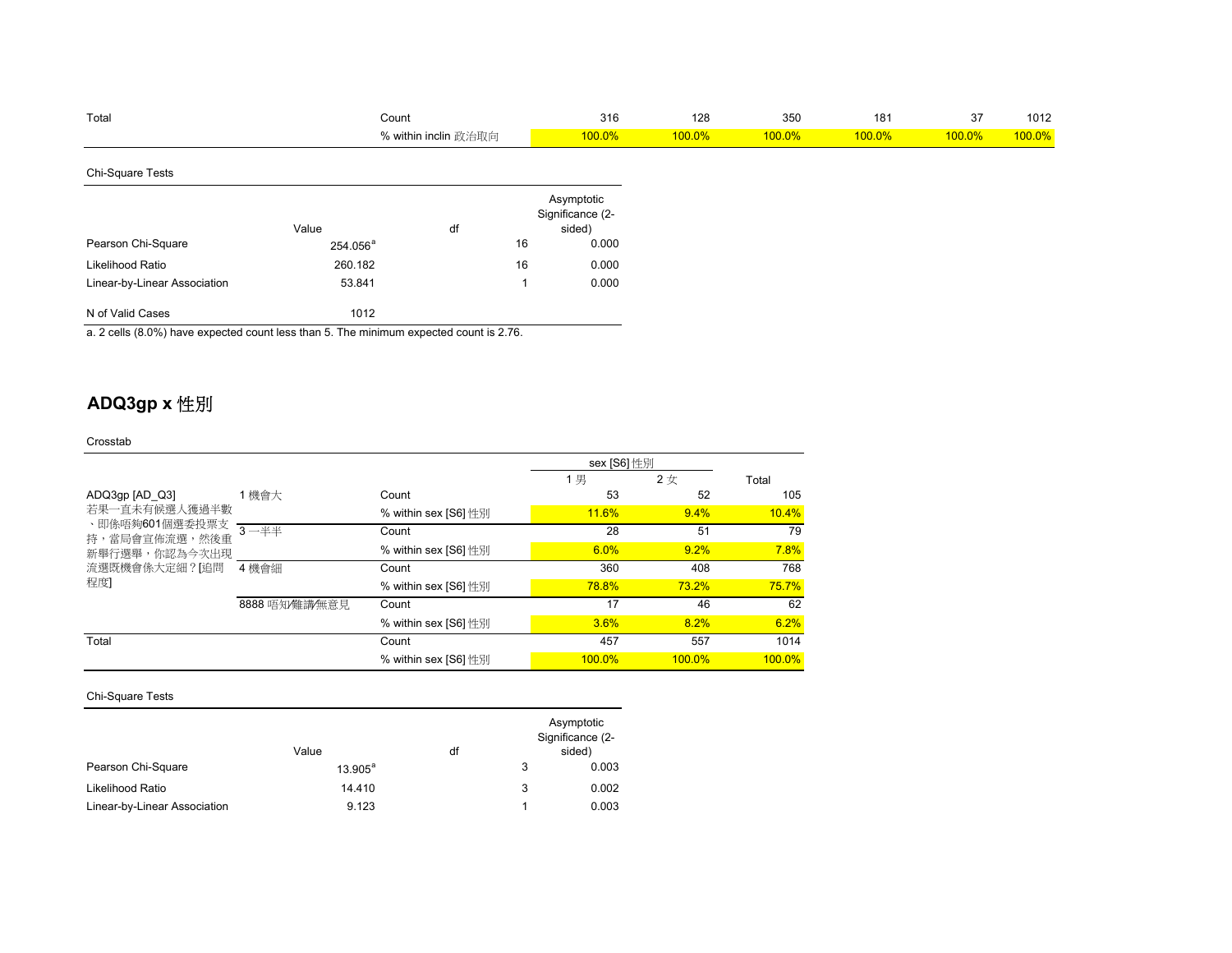### N of Valid Cases 1014

a. 0 cells (0.0%) have expected count less than 5. The minimum expected count is 28.14.

### **ADQ3gp x** 年齡

Crosstab

|                                 |                |                    | 118-39歳 | 240-59歳   | 360 歲或以上     | Total  |
|---------------------------------|----------------|--------------------|---------|-----------|--------------|--------|
| ADQ3gp [AD Q3]                  | 1 機會大          | Count              | 41      | 38        | 25           | 103    |
| 若果一直未有候選人獲過半數                   |                | % within agegp3 年齡 | 11.5%   | 9.8%      | 9.4%         | 10.3%  |
| 、即係唔夠601個選委投票支<br>持,當局會宣佈流選,然後重 | $3 - ##$       | Count              | 21      | 32        | 26           | 79     |
| 新舉行選舉,你認為今次出現                   |                | % within agegp3 年齡 | 5.8%    | 8.2%      | <b>10.0%</b> | 7.8%   |
| 流選既機會係大定細? [追問                  | 4 機會細          | Count              | 293     | 300       | 169          | 762    |
| 程度】                             |                | % within agegp3 年齡 | 82.1%   | 78.2%     | 63.8%        | 75.7%  |
|                                 | 8888 唔知/難講/無意見 | Count              | 3       | 15        | 45           | 62     |
|                                 |                | % within agegp3 年齡 | 0.7%    | 3.9%      | <b>16.9%</b> | 6.2%   |
| Total                           |                | Count              | 357     | 384       | 265          | 1006   |
|                                 |                | % within agegp3 年齡 | 100.0%  | $100.0\%$ | 100.0%       | 100.0% |

#### Chi-Square Tests

|                              | Value        | df |   | Asymptotic<br>Significance (2-<br>sided) |
|------------------------------|--------------|----|---|------------------------------------------|
| Pearson Chi-Square           | $81.536^{a}$ |    | 6 | 0.000                                    |
| Likelihood Ratio             | 77.110       |    | 6 | 0.000                                    |
| Linear-by-Linear Association | 64.458       |    |   | 0.000                                    |
| N of Valid Cases             | 1006         |    |   |                                          |

a. 0 cells (0.0%) have expected count less than 5. The minimum expected count is 16.37.

## **ADQ3gp x** 教育程度

|                          |     |       | edugp_TP 教育程度 |      |    |         |       |     |
|--------------------------|-----|-------|---------------|------|----|---------|-------|-----|
|                          |     |       | 工小學或以下        | 2 中學 |    | 3 大專或以上 | Total |     |
| ADQ3gp [AD_Q3]<br>$++++$ | 機會大 | Count | 25            |      | 50 | 30      |       | 105 |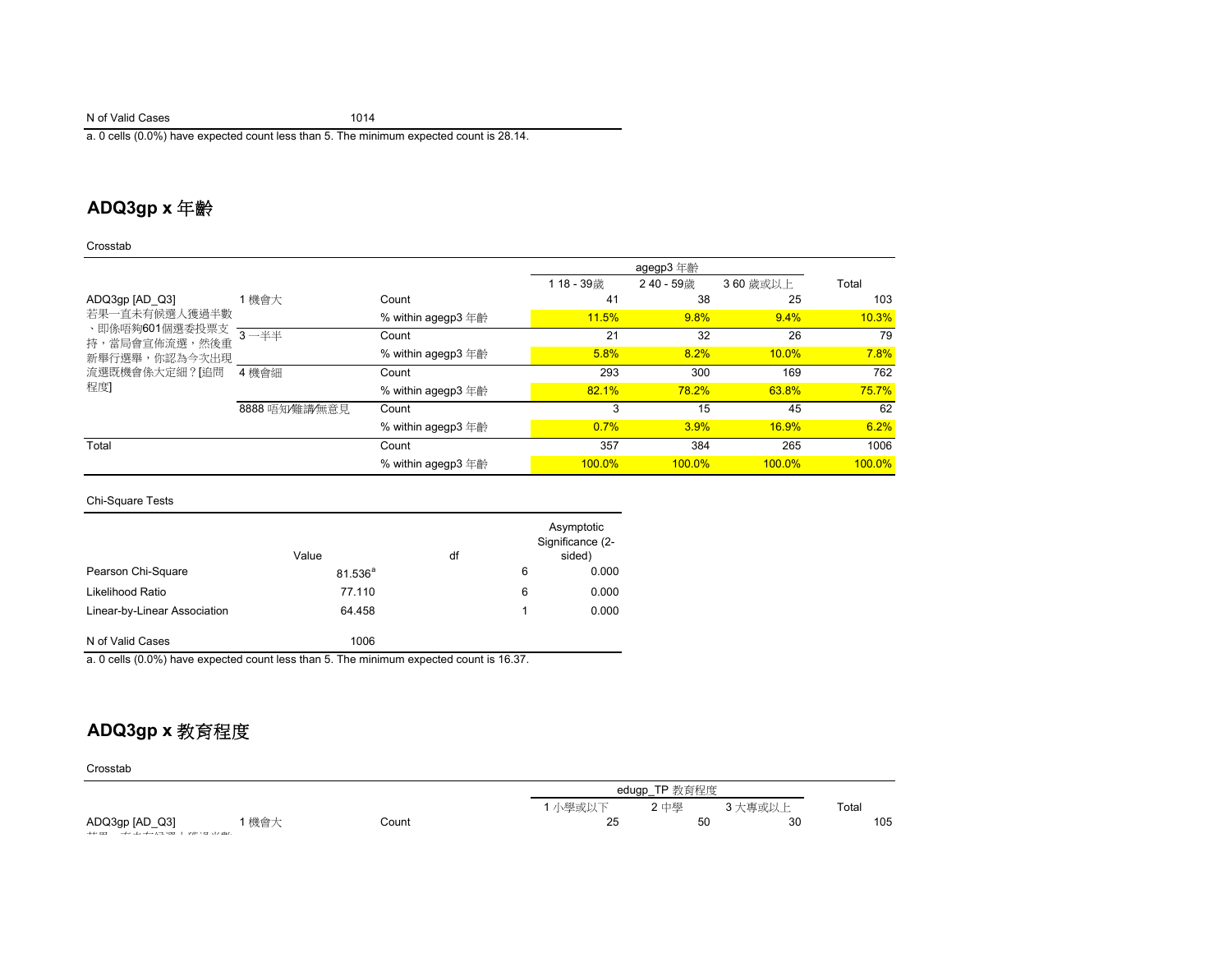| 若果一直未有候選人獲過半數<br>、即係唔夠601個選委投票支       |                | % within edugp TP 教育程度 | 10.3%        | 10.3%     | 10.6%     | 10.4%  |
|---------------------------------------|----------------|------------------------|--------------|-----------|-----------|--------|
| 持,當局會宣佈流選,然後重 3—半半                    |                | Count                  | 23           | 40        | 14        | 77     |
| 新舉行選舉,你認為今次出現<br>流選既機會係大定細?[追問<br>程度】 |                | % within edugp TP 教育程度 | 9.5%         | 8.3%      | 4.9%      | 7.6%   |
|                                       | 4 機會細          | Count                  | 146          | 384       | 236       | 766    |
|                                       |                | % within edugp TP 教育程度 | 61.0%        | 79.1%     | 82.6%     | 75.8%  |
|                                       | 8888 唔知/難講/無意見 | Count                  | 46           | 11        | 5         | 62     |
|                                       |                | % within edugp TP 教育程度 | <b>19.1%</b> | 2.3%      | 1.9%      | 6.2%   |
| Total                                 |                | Count                  | 239          | 486       | 285       | 1010   |
|                                       |                | % within edugp TP 教育程度 | 100.0%       | $100.0\%$ | $100.0\%$ | 100.0% |

|                              | Value        | df |   | Asymptotic<br>Significance (2-<br>sided) |
|------------------------------|--------------|----|---|------------------------------------------|
| Pearson Chi-Square           | $98.610^{a}$ |    | 6 | 0.000                                    |
| Likelihood Ratio             | 82.812       |    | 6 | 0.000                                    |
| Linear-by-Linear Association | 61.475       |    |   | 0.000                                    |
| N of Valid Cases             | 1010         |    |   |                                          |

a. 0 cells (0.0%) have expected count less than 5. The minimum expected count is 14.79.

# **ADQ3gp x** 職位

|                                        |                |                   | occgp 職位 |         |        |       |              |       |       |
|----------------------------------------|----------------|-------------------|----------|---------|--------|-------|--------------|-------|-------|
|                                        |                |                   |          | ົ       |        |       |              |       |       |
|                                        |                |                   | 行政及專業人員  | 文職及服務人員 | 3 勞動工人 | 4 學生  | 5家庭主婦        | 6 其他  | Total |
| ADQ3gp [AD_Q3]                         | 1 機會大          | Count             | 18       | 16      | 9      | 21    | 17           | 22    | 102   |
| 若果一直未有候選人獲過半數                          |                | % within occgp 職位 | 8.3%     | 8.6%    | 12.4%  | 20.1% | 9.0%         | 9.3%  | 10.2% |
| 、即係唔夠601個選委投票支<br>一半半<br>持,當局會宣佈流選,然後重 |                | Count             | 17       | 11      |        |       | 19           | 24    | 77    |
| 新舉行選舉,你認為今次出現                          |                | % within occgp 職位 | 7.9%     | 5.8%    | 3.8%   | 3.6%  | 10.0%        | 10.1% | 7.7%  |
| 流選既機會係大定細?[追問                          | 4 機會細          | Count             | 171      | 155     | 58     | 78    | 136          | 161   | 759   |
| 程度】                                    |                | % within occgp 職位 | 81.3%    | 82.7%   | 77.7%  | 76.3% | <b>71.6%</b> | 68.6% | 76.0% |
|                                        | 8888 唔知/難講/無意見 | Count             | 5        |         | 5      | 0     | 18           | 28    | 61    |
|                                        |                | % within occgp 職位 | 2.5%     | 2.8%    | 6.1%   | 0.0%  | 9.4%         | 12.0% | 6.1%  |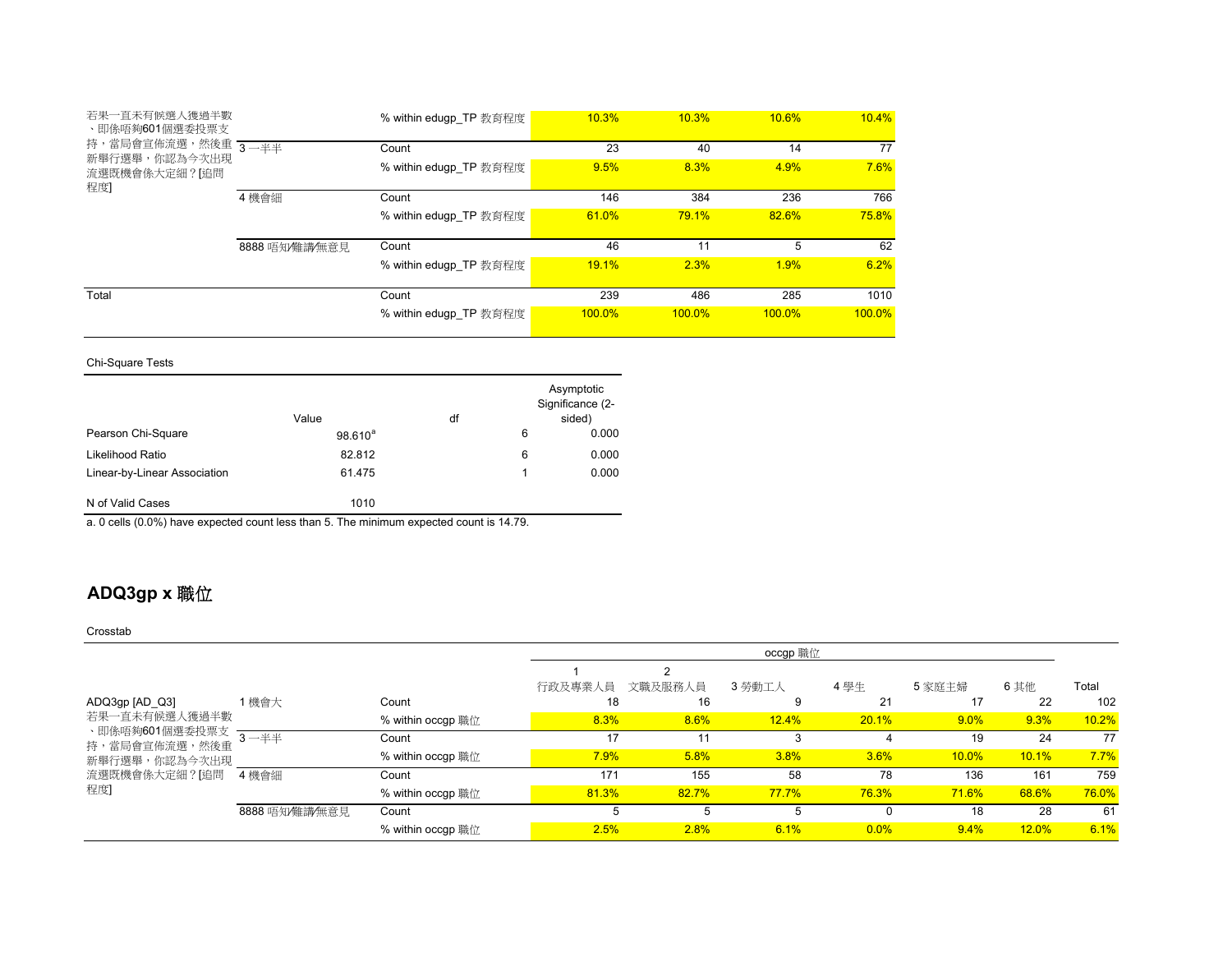| Total                                                                                  | Count               |                   |    | 211                                      | 188    | 75     | 102       | 189    | 234    | 999    |
|----------------------------------------------------------------------------------------|---------------------|-------------------|----|------------------------------------------|--------|--------|-----------|--------|--------|--------|
|                                                                                        |                     | % within occgp 職位 |    | <b>100.0%</b>                            | 100.0% | 100.0% | $100.0\%$ | 100.0% | 100.0% | 100.0% |
| Chi-Square Tests                                                                       |                     |                   |    |                                          |        |        |           |        |        |        |
|                                                                                        | Value               | df                |    | Asymptotic<br>Significance (2-<br>sided) |        |        |           |        |        |        |
| Pearson Chi-Square                                                                     | 54.364 <sup>a</sup> |                   | 15 | 0.000                                    |        |        |           |        |        |        |
| Likelihood Ratio                                                                       | 57.970              |                   | 15 | 0.000                                    |        |        |           |        |        |        |
| Linear-by-Linear Association                                                           | 22.610              |                   |    | 0.000                                    |        |        |           |        |        |        |
| N of Valid Cases                                                                       | 999                 |                   |    |                                          |        |        |           |        |        |        |
| a. 1 cells (4.2%) have expected count less than 5. The minimum expected count is 4.58. |                     |                   |    |                                          |        |        |           |        |        |        |

# **ADQ3gp x** 政治取向

Crosstab

|                                 |                |                      |        |           | inclin 政治取向 |                                    |                   |        |
|---------------------------------|----------------|----------------------|--------|-----------|-------------|------------------------------------|-------------------|--------|
|                                 |                |                      | 傾向民主派  | 2傾向建制派    | 3 傾向中間派     | 8886<br>有政治傾向/政治<br>中立/唔屬於任何<br>派別 | 8888<br>其他/唔知/好難講 | Total  |
| ADQ3gp [AD Q3]                  | 1 機會大          | Count                | 50     | 4         | 32          | 16                                 | 3                 | 105    |
| 若果一直未有候選人獲過半數                   |                | % within inclin 政治取向 | 15.9%  | 3.1%      | 9.0%        | 8.8%                               | 9.0%              | 10.4%  |
| 、即係唔夠601個選委投票支<br>持,當局會宣佈流選,然後重 | $3 - ##$       | Count                | 23     | 13        | 26          | 13                                 | 2                 | 77     |
| 新舉行選舉,你認為今次出現                   |                | % within inclin 政治取向 | 7.3%   | $10.2\%$  | 7.3%        | 7.2%                               | 5.6%              | 7.6%   |
| 流選既機會係大定細? [追問                  | 4 機會細          | Count                | 231    | 103       | 283         | 127                                | 24                | 768    |
| 程度】                             |                | % within inclin 政治取向 | 73.1%  | 80.2%     | 80.9%       | 69.8%                              | 66.2%             | 75.8%  |
|                                 | 8888 唔知/難講/無意見 | Count                |        | 8         | 10          | 26                                 |                   | 62     |
|                                 |                | % within inclin 政治取向 | 3.6%   | 6.6%      | 2.8%        | 14.2%                              | 19.2%             | 6.2%   |
| Total                           |                | Count                | 316    | 128       | 350         | 181                                | 37                | 1012   |
|                                 |                | % within inclin 政治取向 | 100.0% | $100.0\%$ | $100.0\%$   | $100.0\%$                          | $100.0\%$         | 100.0% |

|                    |                  |    |    | Asymptotic<br>Significance (2- |
|--------------------|------------------|----|----|--------------------------------|
|                    | Value            | df |    | sided)                         |
| Pearson Chi-Square | $60.855^{\circ}$ |    | 12 | 0.000                          |